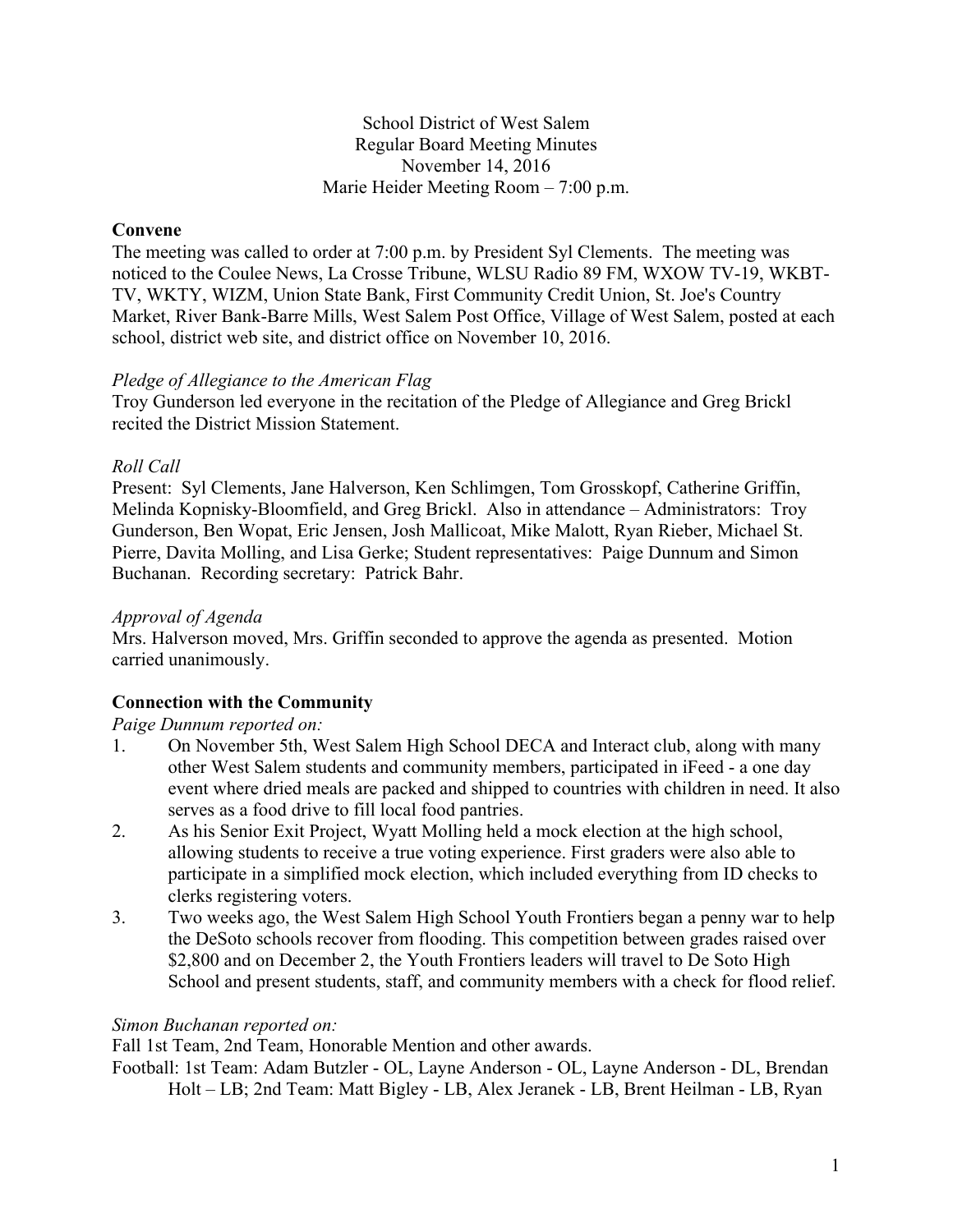Beirne - QB, Ryan Beirne – K; Honorable Mention: Gabe Lamon - RB, Nick Miller – DL; MVC Lineman of the Year - Layne Anderson; MVC Sportsmanship Award - Tyler LeDoux.

- Soccer: First year in the MVC, and we took 4th place. Nathan Belling and Simon Buchanan 1st team, Joey Oldendorf - 2nd team, Isaac Trocinski and Tony Weilandt - honorable mention. Isaac also received the MVC Sportsmanship award.
- Volleyball (Coulee Conference): Kendra Clements honorable mention, Carlie Burkhard, Abbie Niemeier, and Aunna Carlson - second team, Tianna Sackett and Maggie Lattos - first team, Maggie Lattos - Coulee Conference player of the year.
- Cross Country: Kate Schroeder was an individual state qualifier and finished 25th out of 152 Division II runners. This was Kate's third appearance at state. She improved her time by almost a minute from last year's race and improved by 54 places.

*Correspondence* – None*.*

*Public comments –* None.

#### *Written and Oral Reports*

Staff Relations Committee – Mrs. Halverson reported that the committee met and discussed the co-curricular schedule, survey, compensation and benefits, recruiting & training, and wellness.

Teaching and Learning Committee – Mr. Grosskopf reported that the committee met and discussed the use of the new state report card, college readiness, kindness and compassion, and creativity and innovation.

Finance Committee – Mr. Schlimgen reported that the committee met and discussed long-term finance strategy.

CESA #4 Board of Control – Mrs. Halverson reported on the meeting.

District Performance Initiatives updates by Ryan Rieber and Lisa Gerke, Ben Wopat, Josh Mallicoat and Mike Malott, Eric Jensen, Michael St. Pierre, and Troy Gunderson were reviewed.

District Art Educators Quenten Brown and Angie Hemker shared a collaborative drawing project. The project included students in first grade and high school.

#### **Consent Agenda**

Mr. Schlimgen moved, Mrs. Kopnisky-Bloomfield seconded to approve the Regular Board Meeting Minutes of October 24, 2016; and invoices to be paid. Motion carried unanimously.

#### **Discussion/Action Items:**

Mrs. Halverson moved, Mrs. Kopnisky-Bloomfield seconded to accept donations from Three-In-One Construction for the Middle School Tech Ed Department, from Kmpfuhl, Inc and First Supply for the High School Robotics Team, and from the Knights of Columbus for the Special Education Program. Motion carried unanimously.